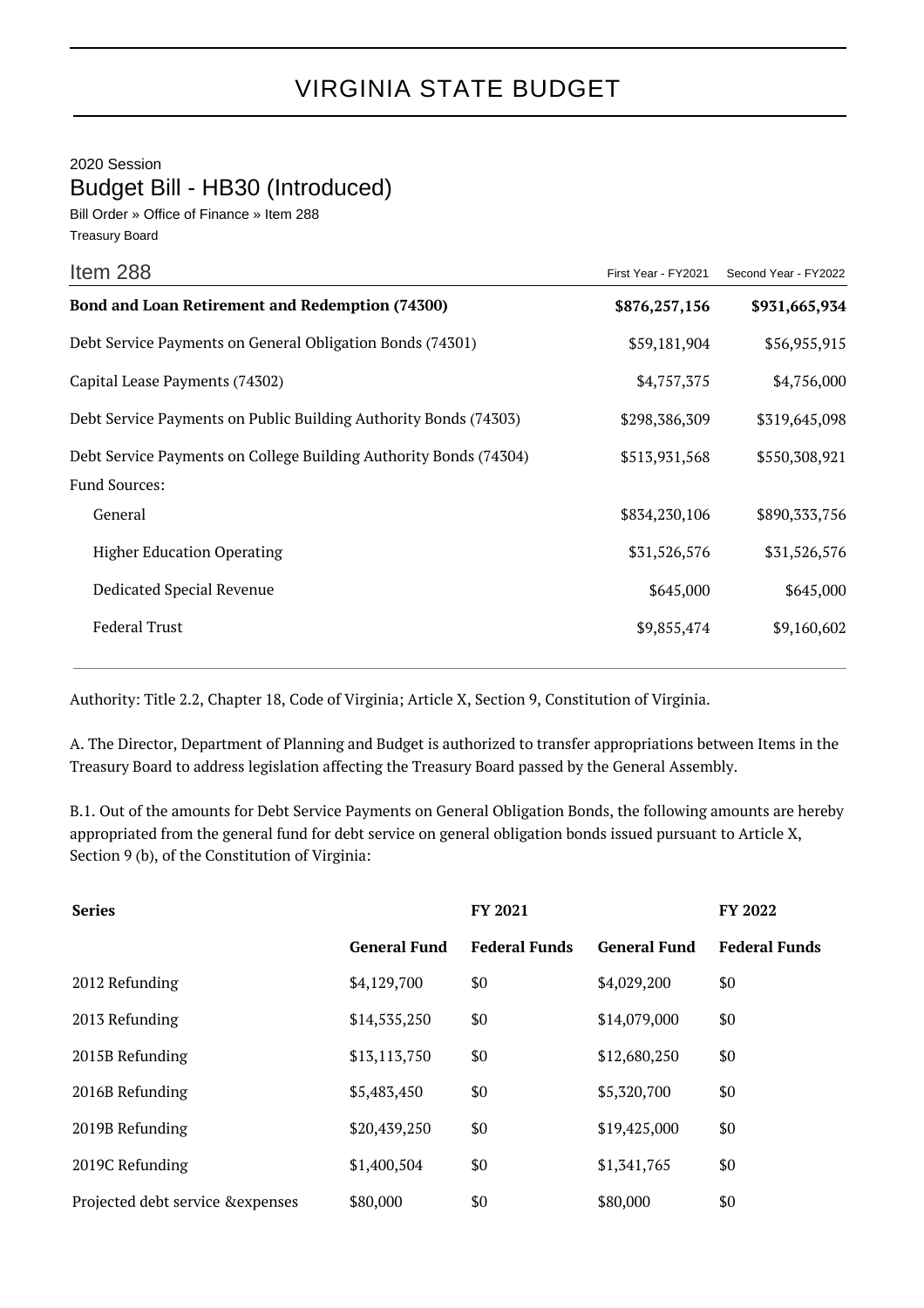2. Out of the amounts for Debt Service Payments on General Obligation Bonds, sums needed to fund issuance costs and other expenses are hereby appropriated.

C. Out of the amounts for Capital Lease Payments, the following amounts are hereby appropriated for capital lease payments:

**FY 2021 FY 2022**

Virginia Biotech Research Park, 2009\$4,757,375 \$4,756,000

**Total Capital Lease Payments \$4,757,375\$4,756,000**

D.1. Out of the amounts for Debt Service Payments on Virginia Public Building Authority Bonds shall be paid to the Virginia Public Building Authority the following amounts for use by the authority for its various bond issues:

| <b>Series</b>   |              | FY 2021     |              | FY 2022                                                |
|-----------------|--------------|-------------|--------------|--------------------------------------------------------|
|                 |              |             |              | General FundNongeneral FundGeneral FundNongeneral Fund |
| 2005D           | \$2,000,000  | \$0         | \$2,000,000  | \$0                                                    |
| 2009A           | \$4,682,863  | \$0         | \$4,683,497  | \$0                                                    |
| 2009C           | \$1,087,310  | \$0         | \$1,088,090  | \$0                                                    |
| 2009D Refunding | \$2,622,250  | \$0         | \$2,618,188  | \$0                                                    |
| 2010A           | \$21,843,481 | \$3,553,029 | \$21,825,508 | \$3,292,966                                            |
| 2010B           | \$33,944,941 | \$3,121,053 | \$33,924,754 | \$2,916,714                                            |
| 2011A STARS     | \$630,375    | \$0         | \$630,375    | \$0                                                    |
| 2011A           | \$12,909,250 | \$0         | \$12,909,875 | \$0                                                    |
| 2011B           | \$1,298,949  | \$0         | \$1,297,924  | \$0                                                    |
| 2012A Refunding | \$6,557,350  | \$0         | \$6,551,700  | \$0                                                    |
| 2013A           | \$8,825,775  | \$0         | \$8,824,900  | \$0                                                    |
| 2013B Refunding | \$17,243,625 | \$0         | \$17,245,000 | \$0                                                    |
| 2014A           | \$8,480,150  | \$645,000   | \$8,477,525  | \$645,000                                              |
| 2014B           | \$2,010,580  | \$0         | \$2,011,088  | \$0                                                    |
| 2014C Refunding | \$25,871,400 | \$0         | \$17,373,650 | \$0                                                    |
| 2015A           | \$17,339,870 | \$0         | \$17,342,870 | \$0                                                    |
| 2015B Refunding | \$11,264,775 | \$0         | \$11,266,900 | \$0                                                    |
| 2016A           | \$14,387,050 | \$0         | \$14,389,800 | \$0                                                    |
| 2016B Refunding | \$17,811,650 | \$0         | \$17,811,275 | \$0                                                    |
| 2016C           | \$11,658,000 | \$0         | \$11,656,000 | \$0                                                    |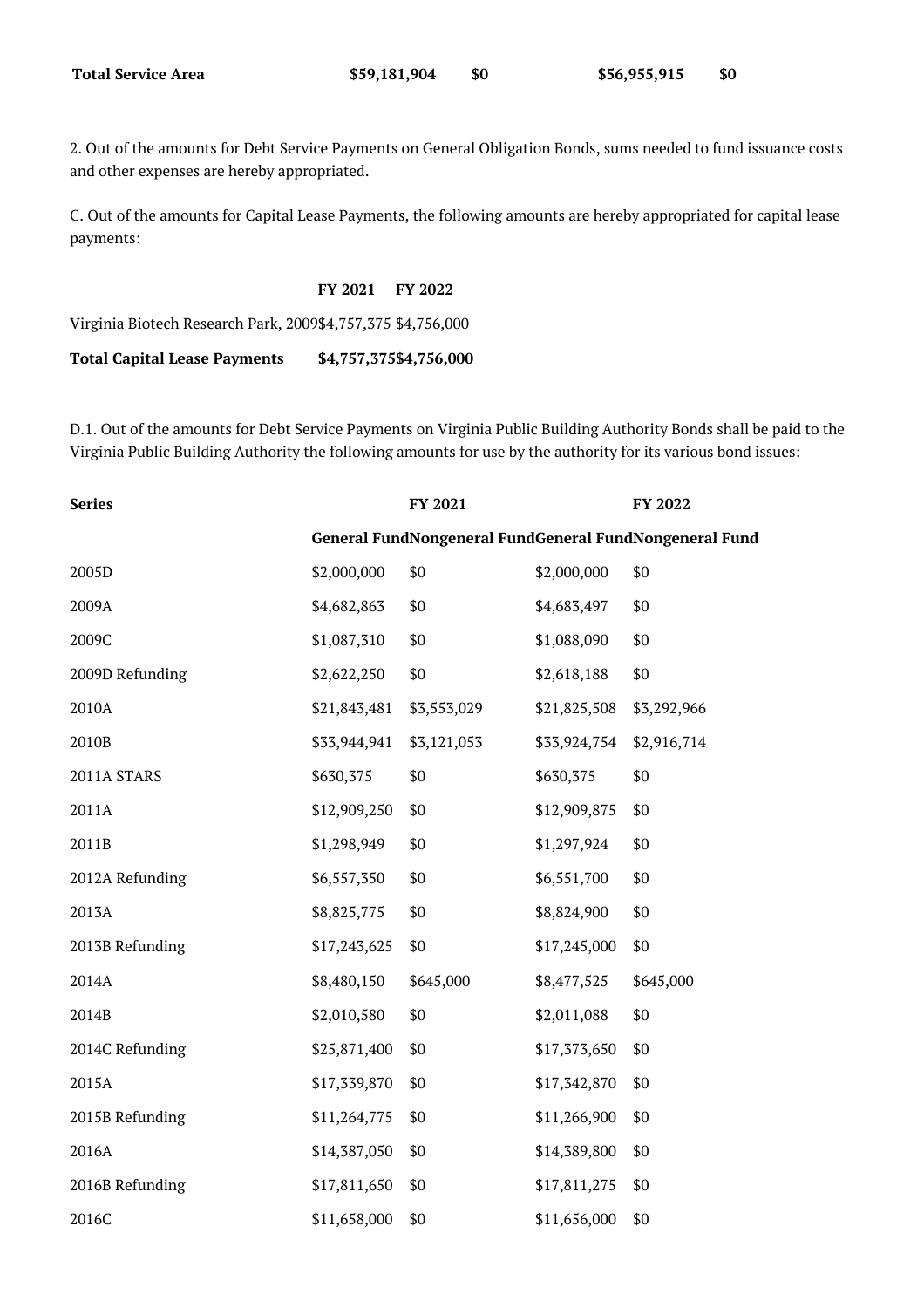| <b>Total Service Area</b>                        | \$291,067,227 \$7,319,082 |     | \$312,790,418 \$6,854,680 |     |
|--------------------------------------------------|---------------------------|-----|---------------------------|-----|
| Projected debt service and expenses \$18,818,715 |                           | \$0 | \$49,207,556              | \$0 |
| 2019C                                            | \$5,579,052               | \$0 | \$5,453,302               | \$0 |
| 2019B                                            | \$10,159,150              | \$0 | \$10,157,525              | \$0 |
| 2019A                                            | \$13,434,000              | \$0 | \$13,438,000              | \$0 |
| 2018B                                            | \$1,229,590               | \$0 | \$1,229,490               | \$0 |
| 2018A                                            | \$11,749,844              | \$0 | \$11,746,094              | \$0 |
| 2017A Refunding                                  | \$6,722,850               | \$0 | \$6,722,850               | \$0 |
| 2016D                                            | \$904,382                 | \$0 | \$906,682                 | \$0 |

2.a. Funding is included in this Item for the Commonwealth's reimbursement of a portion of the approved capital costs as determined by the Board of Corrections and other interest costs as provided in §§ [53.1-80](http://law.lis.virginia.gov/vacode/53.1-80/) through [53.1-](http://law.lis.virginia.gov/vacode/53.1-82.2/) [82.2](http://law.lis.virginia.gov/vacode/53.1-82.2/) of the Code of Virginia, for the following:

|                                                      | Commonwealth<br><b>Share of</b>  |
|------------------------------------------------------|----------------------------------|
| Project                                              | <b>Approved Capital</b><br>Costs |
| Prince William - Manassas Regional Jail              | \$21,032,421                     |
| Henry County Jail                                    | \$18,759,878                     |
| Chesapeake City Jail                                 | \$6,860,886                      |
| Piedmont Regional Jail                               | \$2,139,464                      |
| Prince William - Manassas Regional Jail<br>Expansion | \$678,387                        |
| Riverside Regional Jail                              | \$807,447                        |
| <b>Total Approved Capital Costs</b>                  | \$50,278,483                     |

b. The Commonwealth's share of the total construction cost of the projects listed in the table in paragraph D.2.a. shall not exceed the amount listed for each project. Reimbursement of the Commonwealth's portion of the construction costs of these projects shall be subject to the approval of the Department of Corrections of the final expenditures.

c. This paragraph shall constitute the authority for the Virginia Public Building Authority to issue bonds for the foregoing projects pursuant to § [2.2-2261](http://law.lis.virginia.gov/vacode/2.2-2261/) of the Code of Virginia.

E.1. Out of the amounts for Debt Service Payments on Virginia College Building Authority Bonds shall be paid to the Virginia College Building Authority the following amounts for use by the Authority for payments on obligations issued for financing authorized projects under the 21st Century College Program: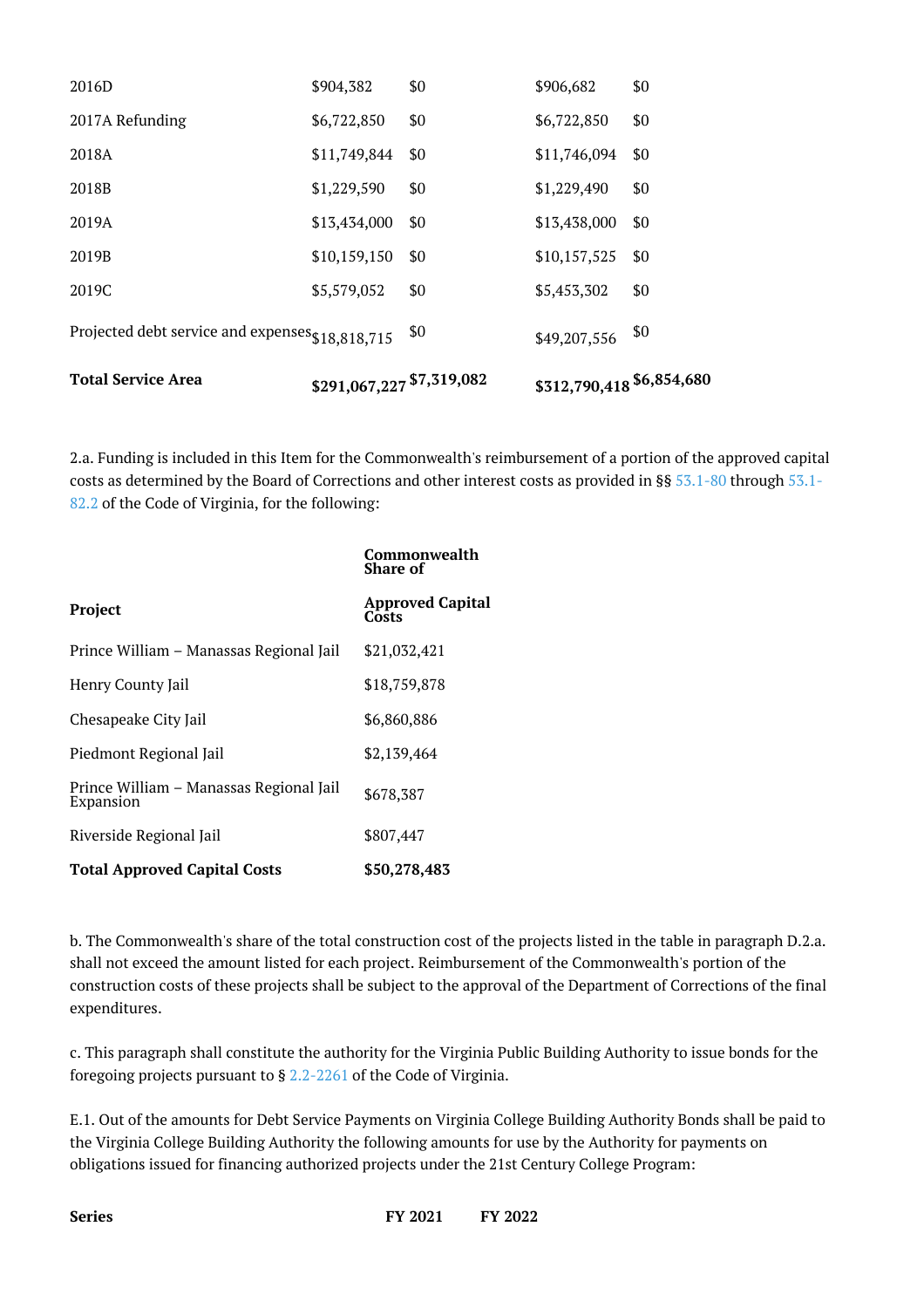| <b>Subtotal 21st Century</b>                                            |                           | \$422,687,376\$467,271,866 |
|-------------------------------------------------------------------------|---------------------------|----------------------------|
| Projected 21st Century debt service &expenses \$33,001,247 \$77,660,902 |                           |                            |
| 2019C Refunding                                                         | \$29,213,500 \$29,064,250 |                            |
| 2019B                                                                   | \$9,985,500               | \$9,982,250                |
| 2019A                                                                   | \$31,122,350 \$31,126,100 |                            |
| 2017E Refunding                                                         | \$26,711,750 \$35,956,750 |                            |
| 2017D                                                                   | \$11,317,081 \$11,315,706 |                            |
| 2017C                                                                   | \$31,465,500 \$31,470,250 |                            |
| 2017B Refunding                                                         | \$19,961,500 \$18,609,750 |                            |
| 2016C                                                                   | \$4,432,507               | \$4,431,735                |
| 2016B Refunding                                                         | \$1,972,000               | \$1,972,000                |
| 2016A                                                                   | \$19,471,600 \$19,472,600 |                            |
| 2015D                                                                   | \$13,716,535 \$13,716,785 |                            |
| 2015B Refunding                                                         | \$27,432,898 \$27,429,861 |                            |
| 2015A                                                                   | \$26,655,700 \$26,656,450 |                            |
| 2014B Refunding                                                         | \$195,400                 | \$195,400                  |
| 2014A                                                                   | \$16,971,650 \$19,673,650 |                            |
| 2013 A                                                                  | \$16,814,669 \$16,818,669 |                            |
| 2012B                                                                   | \$21,479,850 \$21,477,850 |                            |
| 2012A                                                                   | \$16,248,450 \$16,248,450 |                            |
| 2011 A                                                                  | \$10,295,250              | \$0                        |
| 2010B                                                                   | \$27,254,689 \$27,021,208 |                            |
| 2009E Refunding                                                         | \$26,967,750 \$26,971,250 |                            |

2. Out of the amounts for Debt Service Payments on Virginia College Building Authority Bonds shall be paid to the Virginia College Building Authority the following amounts for the payment of debt service on authorized bond issues to finance equipment:

| <b>Series</b> | FY 2021                   | <b>FY 2022</b> |
|---------------|---------------------------|----------------|
| 2013A         | \$9,450,000               | \$0            |
| 2014A         | \$9,660,000               | \$0            |
| 2015A         | \$10,479,250 \$10,479,000 |                |
| 2016A         | \$11,066,750 \$11,063,750 |                |
| 2017A         | \$11,851,750 \$11,852,250 |                |
| 2018          | \$12,859,500 \$12,860,750 |                |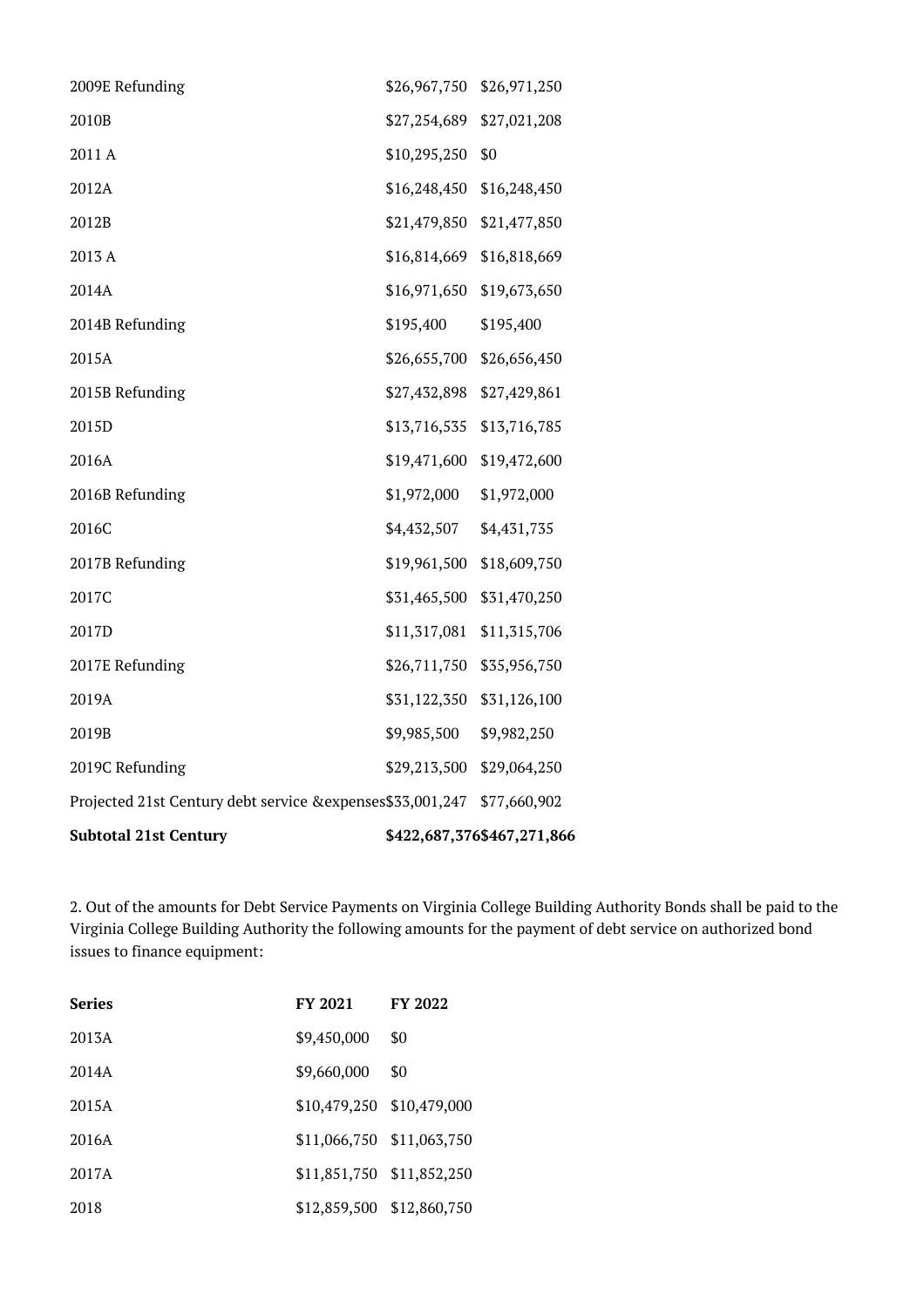| <b>Total Service Area</b>                                   |                           | \$513,931,568\$550,308,921 |
|-------------------------------------------------------------|---------------------------|----------------------------|
| Subtotal Equipment                                          | \$91,244,192 \$83,037,055 |                            |
| Projected debt service & expenses \$13,306,692 \$24,210,055 |                           |                            |
| 2019A                                                       | \$12,570,250 \$12,571,250 |                            |

3. Beginning with the FY 2008 allocation of the higher education equipment trust fund, the Treasury Board shall amortize equipment purchases at seven years, which is consistent with the useful life of the equipment.

4. Out of the amounts for Debt Service Payments on Virginia College Building Authority Bonds, the following nongeneral fund amounts from a capital fee charged to out-of-state students at institutions of higher education shall be paid to the Virginia College Building Authority in each year for debt service on bonds issued under the 21st Century Program:

| Institution                                                     | FY 2021     | FY 2022                  |
|-----------------------------------------------------------------|-------------|--------------------------|
| George Mason University                                         | \$2,804,490 | \$2,804,490              |
| Old Dominion University                                         | \$1,108,899 | \$1,108,899              |
| University of Virginia                                          | \$5,006,754 | \$5,006,754              |
| Virginia Polytechnic Institute and State University \$5,192,295 |             | \$5,192,295              |
| Virginia Commonwealth University                                |             | \$2,359,266 \$2,359,266  |
| College of William and Mary                                     |             | \$1,639,845 \$1,639,845  |
| <b>Christopher Newport University</b>                           | \$131,508   | \$131,508                |
| University of Virginia's College at Wise                        | \$48,330    | \$48,330                 |
| James Madison University                                        | \$2,843,787 | \$2,843,787              |
| Norfolk State University                                        | \$420,789   | \$420,789                |
| Longwood University                                             | \$106,149   | \$106,149                |
| University of Mary Washington                                   | \$234,834   | \$234,834                |
| Radford University                                              | \$300,486   | \$300,486                |
| Virginia Military Institute                                     | \$400,470   | \$400,470                |
| Virginia State University                                       | \$773,577   | \$773,577                |
| <b>Richard Bland College</b>                                    | \$10,830    | \$10,830                 |
| Virginia Community College System                               | \$3,301,665 | \$3,301,665              |
| <b>TOTAL</b>                                                    |             | \$26,683,974\$26,683,974 |

5. Out of the amounts for Debt Service Payments of College Building Authority Bonds, the following is the estimated general and nongeneral fund breakdown of each institution's share of the debt service on the Virginia College Building Authority bond issues to finance equipment. The nongeneral fund amounts shall be paid to the Virginia College Building Authority in each year for debt service on bonds issued under the equipment program: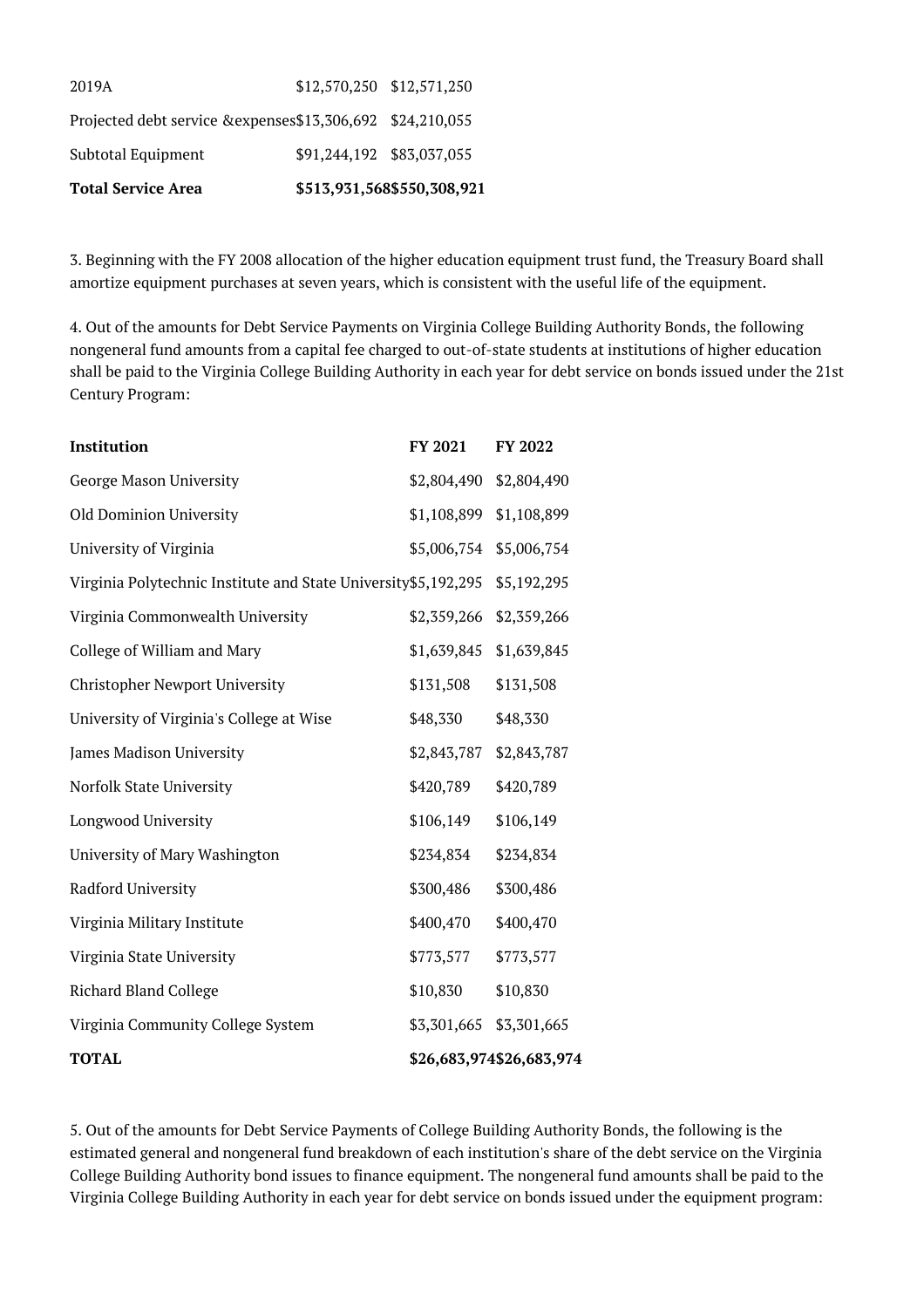| ×<br>٧ |  |
|--------|--|
|--------|--|

**FY 2021 FY 2022**

| Institution                                                      |                          |             |                          | General FundNongeneral FundGeneral FundNongeneral Fund |
|------------------------------------------------------------------|--------------------------|-------------|--------------------------|--------------------------------------------------------|
| College of William & Mary                                        | \$2,992,492              | \$259,307   | \$2,653,323              | \$259,307                                              |
| University of Virginia                                           | \$15,492,944             | \$1,088,024 | \$15,075,947             | \$1,088,024                                            |
| Virginia Polytechnic Institute and State University \$15,279,292 |                          | \$992,321   | \$14,889,747             | \$992,321                                              |
| Virginia Military Institute                                      | \$903,953                | \$88,844    | \$800,533                | \$88,844                                               |
| Virginia State University                                        | \$1,644,946              | \$108,886   | \$1,275,939              | \$108,886                                              |
| Norfolk State University                                         | \$1,486,086              | \$108,554   | \$1,096,014              | \$108,554                                              |
| Longwood University                                              | \$813,221                | \$54,746    | \$691,450                | \$54,746                                               |
| University of Mary Washington                                    | \$1,142,531              | \$97,063    | \$1,204,332              | \$97,063                                               |
| James Madison University                                         | \$2,633,299              | \$254,504   | \$2,063,725              | \$254,504                                              |
| Radford University                                               | \$1,565,037              | \$135,235   | \$973,031                | \$135,235                                              |
| Old Dominion University                                          | \$5,207,706              | \$374,473   | \$5,056,268              | \$374,473                                              |
| Virginia Commonwealth University                                 | \$10,927,292             | \$401,647   | \$9,093,486              | \$401,647                                              |
| <b>Richard Bland College</b>                                     | \$192,408                | \$2,027     | \$163,209                | \$2,027                                                |
| <b>Christopher Newport University</b>                            | \$927,427                | \$17,899    | \$739,369                | \$17,899                                               |
| University of Virginia's College at Wise                         | \$296,121                | \$19,750    | \$231,863                | \$19,750                                               |
| George Mason University                                          | \$5,148,921              | \$205,665   | \$5,440,942              | \$205,665                                              |
| Virginia Community College System                                | \$17,935,987             | \$633,657   | \$15,210,782             | \$633,657                                              |
| Virginia Institute of Marine Science                             | \$704,080                | \$0         | \$556,150                | \$0                                                    |
| Roanoke Higher Education Authority                               | \$86,971                 | \$0         | \$80,089                 | \$0                                                    |
| Southwest Virginia Higher Education Center                       | \$89,759                 | \$0         | \$82,656                 | \$0                                                    |
| Institute for Advanced Learning and Research                     | \$357,191                | \$0         | \$282,881                | \$0                                                    |
| Southern Virginia Higher Education Center                        | \$132,326                | \$0         | \$98,833                 | \$0                                                    |
| New College Institute                                            | \$43,640                 | \$0         | \$34,614                 | \$0                                                    |
| Eastern Virginia Medical School                                  | \$397,961                | \$0         | \$399,279                | \$0                                                    |
| <b>TOTAL</b>                                                     | \$86,401,591 \$4,842,602 |             | \$78,194,462 \$4,842,602 |                                                        |

F. Pursuant to various Payment Agreements between the Treasury Board and the Commonwealth Transportation Board, funds required to pay the debt service due on Commonwealth Transportation Board bonds shall be paid to the Trustee for the bondholders by the Treasury Board after transfer of these funds to the Treasury Board from the Commonwealth Transportation Board pursuant to Item 452, paragraph E of this act and §§ [33.2-2300,](http://law.lis.virginia.gov/vacode/33.2-2300/) [33.2-2400](http://law.lis.virginia.gov/vacode/33.2-2400/), and [58.1-816.1](http://law.lis.virginia.gov/vacode/58.1-816.1/), Code of Virginia.

G. Under the authority of this act, an agency may transfer funds to the Treasury Board for use as lease, rental, or debt service payments to be used for any type of financing where the proceeds are used to acquire equipment and to finance associated costs, including but not limited to issuance and other financing costs. In the event such